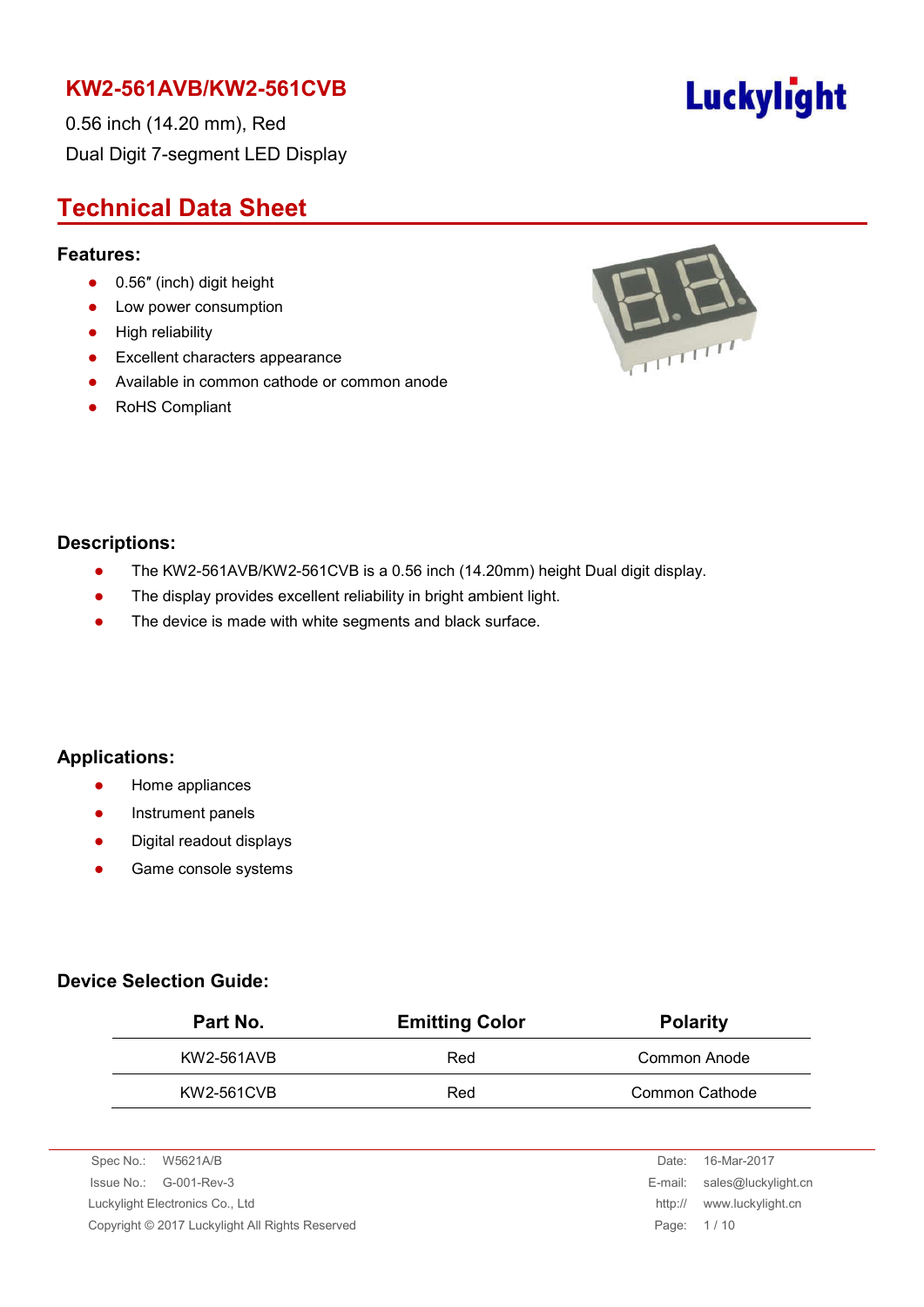

0.56 inch (14.20 mm), Red Dual Digit 7-segment LED Display

# **Technical Data Sheet**

#### **Package Dimension:**









#### Notes:

- 1. All dimensions are in millimeters (inches).
- 2. Tolerance is  $\pm$  0.25 mm (.010") unless otherwise noted.

Spec No.: W5621A/B Date: 16-Mar-2017 Issue No.: G-001-Rev-3 Luckylight Electronics Co., Ltd. Copyright © 2017 Luckylight All Rights Reserved

| Date:   | 16-Mar-2017         |
|---------|---------------------|
| E-mail: | sales@luckylight.cn |
| http:// | www.luckylight.cn   |
| Page:   | 2/10                |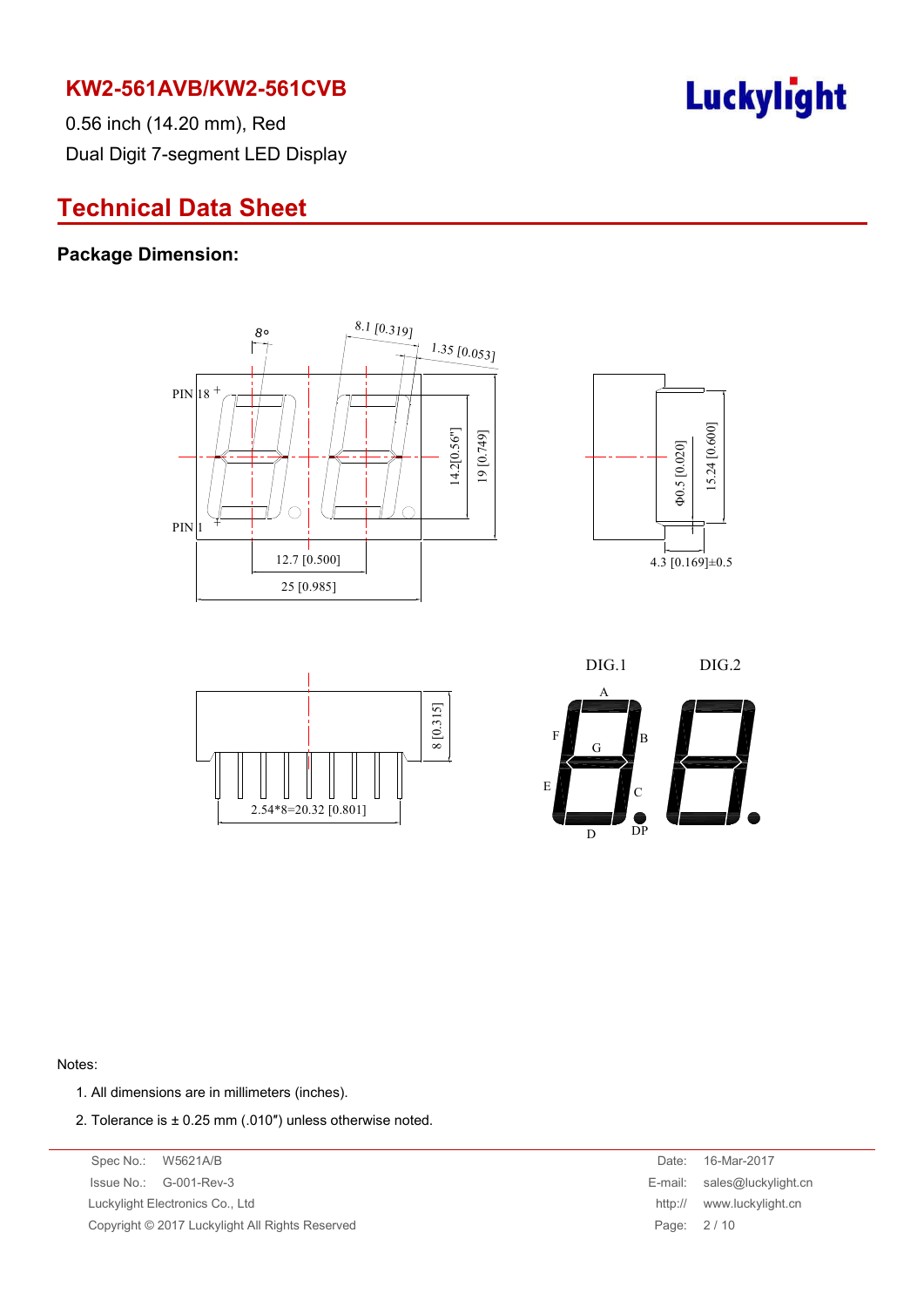0.56 inch (14.20 mm), Red Dual Digit 7-segment LED Display

# **Technical Data Sheet**

#### **Internal Circuit Diagram:**

#### A B C D E F G DP A B C D E F G 16 15 3 2 1 18 17 4 11 10 8 6 5 12 7 9 (COM) 14 DIG.1 13 DIG.2 (COM)  $DP$  A B C D E F G DP

Internal Circuit Diagram (Common Anode)

KW2-561AVB

Internal Circuit Diagram (Common Cathode)



Spec No.: W5621A/B Date: 16-Mar-2017 Issue No.: G-001-Rev-3 E-mail: sales@luckylight.cn Luckylight Electronics Co., Ltd http:// www.luckylight.cn Copyright © 2017 Luckylight All Rights Reserved **Page: 3 / 10** Page: 3 / 10

# **Luckylight**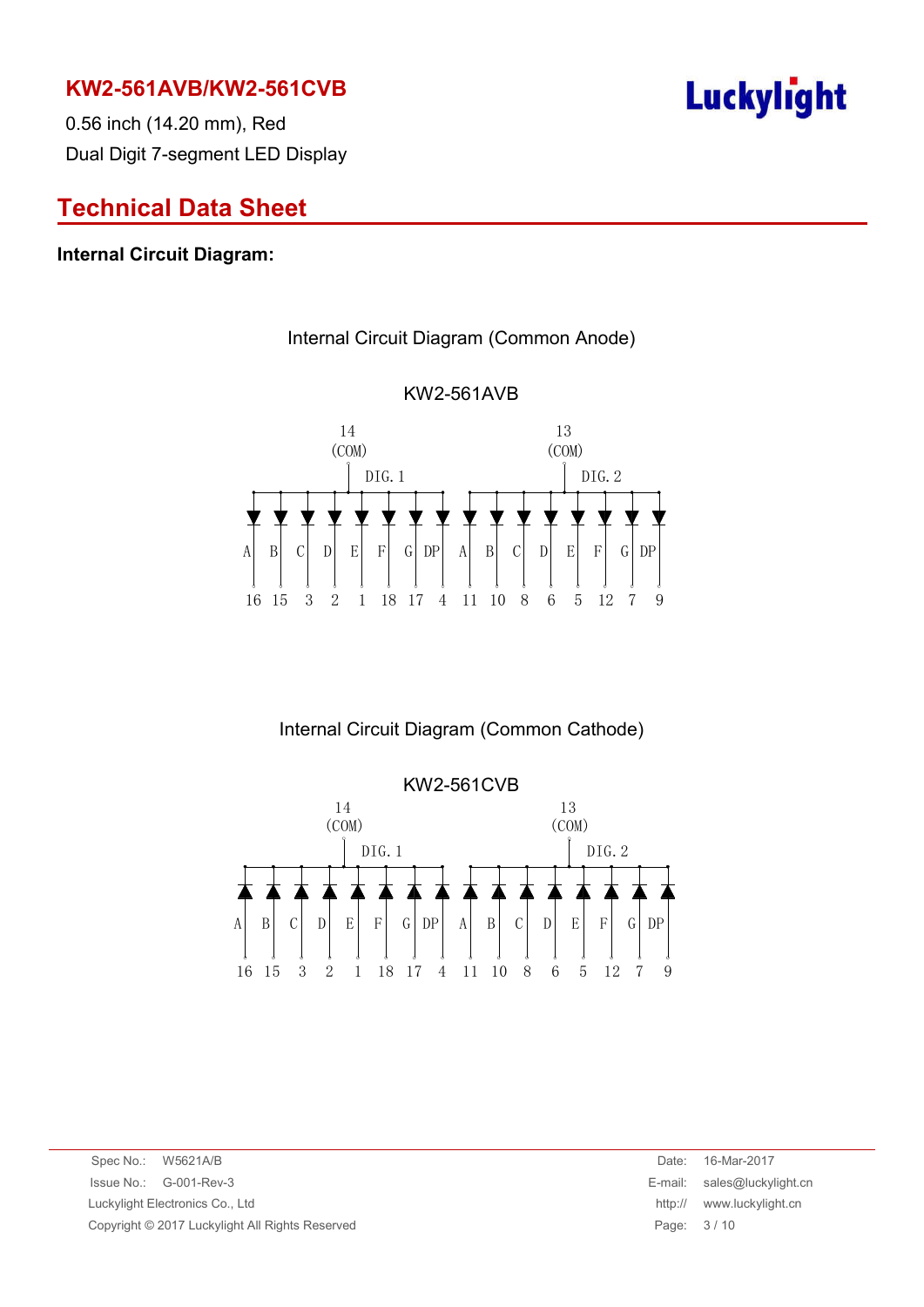

0.56 inch (14.20 mm), Red Dual Digit 7-segment LED Display

# **Technical Data Sheet**

#### **Absolute Maximum Ratings at Ta=25**℃

| <b>Parameters</b>                                                        | Symbol                       | <b>Max</b>                         | <b>Unit</b> |
|--------------------------------------------------------------------------|------------------------------|------------------------------------|-------------|
| Power Dissipation Per Segment                                            | $P_{d}$                      | 48                                 | mW          |
| Peak Forward Current Per Segment<br>(1/10 Duty Cycle, 0.1ms Pulse Width) | $I_{FP}$                     | 100                                | mA          |
| Forward Current Per Segment                                              | IF.                          | 20                                 | mA          |
| Reverse Voltage Per Segment                                              | $\mathsf{V}_\mathsf{R}$      | 5                                  | V           |
| <b>Operating Temperature Range</b>                                       | ${\mathsf T}_{\mathsf{opr}}$ | -40 $\degree$ C to +80 $\degree$ C |             |
| Storage Temperature Range                                                | ${\mathsf T}_{\text{stg}}$   | $-40^{\circ}$ C to $+85^{\circ}$ C |             |
| <b>Soldering Temperature</b>                                             | ${\mathsf T}_{\textsf{sld}}$ | 260℃ for 5 Seconds                 |             |

#### **Electrical Optical Characteristics at Ta=25**℃

| <b>Parameters</b>                 | Symbol              | Min. | Typ. | Max. | <b>Unit</b> | <b>Test Condition</b> |
|-----------------------------------|---------------------|------|------|------|-------------|-----------------------|
|                                   |                     | 20.0 | 40.0 |      | mcd         | $IF=10mA$ (Note a)    |
| Average Luminous Intensity        | l٧                  | 40.0 | 80.0 | ---  | mcd         | $IF=20mA$ (Note a)    |
| Luminous Intensity Matching Ratio | $I_{v-m}$           |      |      | 2:1  |             | $IF=10mA$             |
| Peak Emission Wavelength          | λp                  |      | 632  |      | nm          | $IF = 20mA$           |
| Dominant Wavelength               | λd                  |      | 624  |      | nm          | IF=20mA (Note b)      |
| Spectral Line Half-Width          | $\triangle \lambda$ |      | 20   |      | nm          | $IF = 20mA$           |
| Forward Voltage Per Segment       | $V_F$               |      | 2.0  | 2.4  | V           | $IF=20mA$             |
| Reverse Current Per Segment       | <sup>I</sup> R      |      |      | 50   | μA          | $VR=5V$               |

Notes:

- a. Luminous intensity is measured with a light sensor and filter combination that approximates the CIE eye-response curve.
- b. The dominant wavelength (λd) is derived from the CIE chromaticity diagram and represents the single wavelength which defines the color of the device.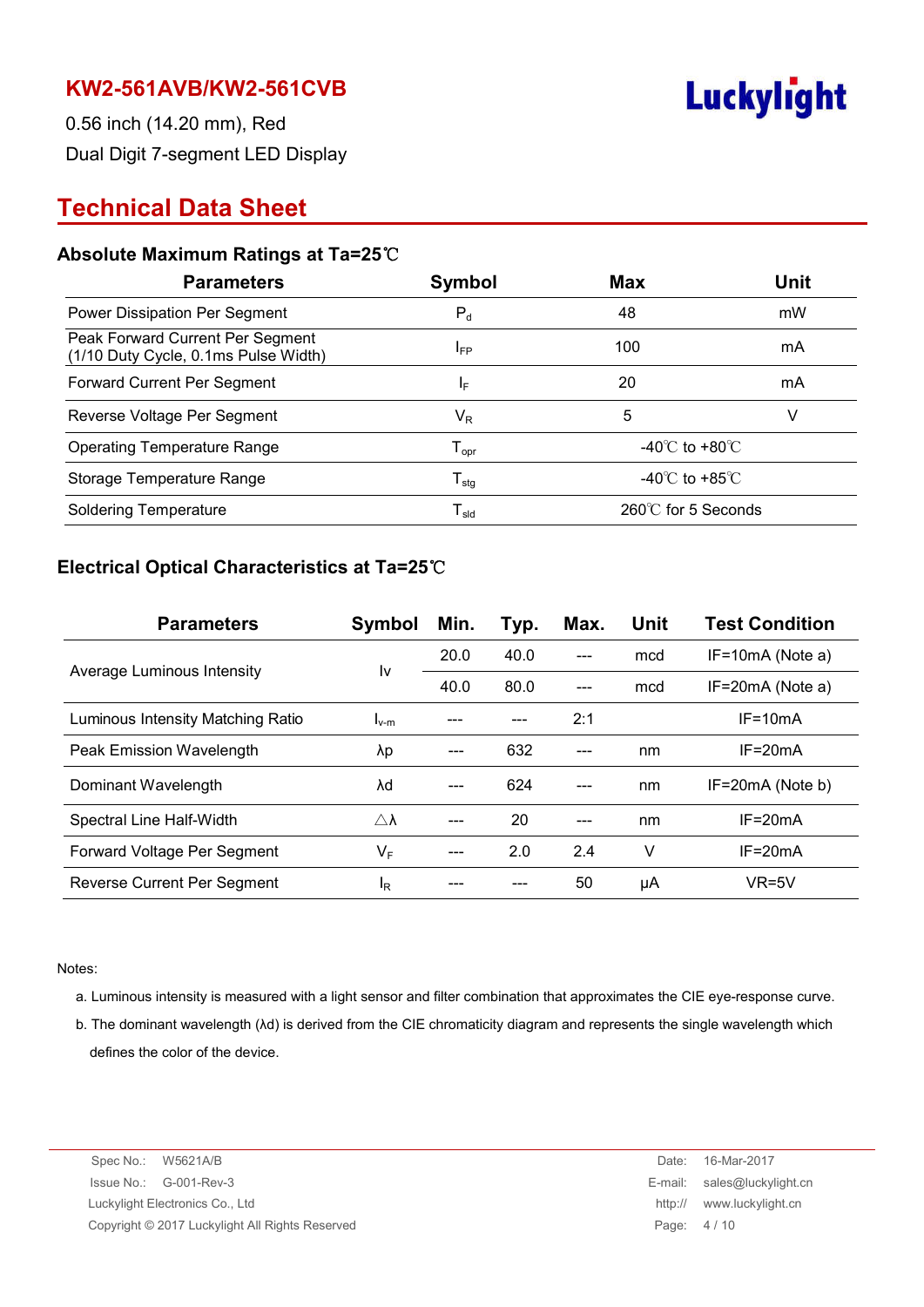**Luckylight** 

0.56 inch (14.20 mm), Red Dual Digit 7-segment LED Display

# **Technical Data Sheet**

### **Typical Electrical / Optical Characteristics Curves (25**℃ **Ambient Temperature Unless Otherwise Noted)**





Luminous Intensity & Ambient Temperature Relative Luminous Intensity (%) Relative Luminous Intensity (%) 1000 100 10 1  $-60 - 40 - 20 = 0$ 20 40 60 80 100 Ambient Temperature Ta (℃)

Luminous Intensity & Forward Current







Spec No.: W5621A/B Date: 16-Mar-2017 Issue No.: G-001-Rev-3 E-mail: sales@luckylight.cn Luckylight Electronics Co., Ltd http:// www.luckylight.cn Copyright © 2017 Luckylight All Rights Reserved **Page: 5 / 10** Page: 5 / 10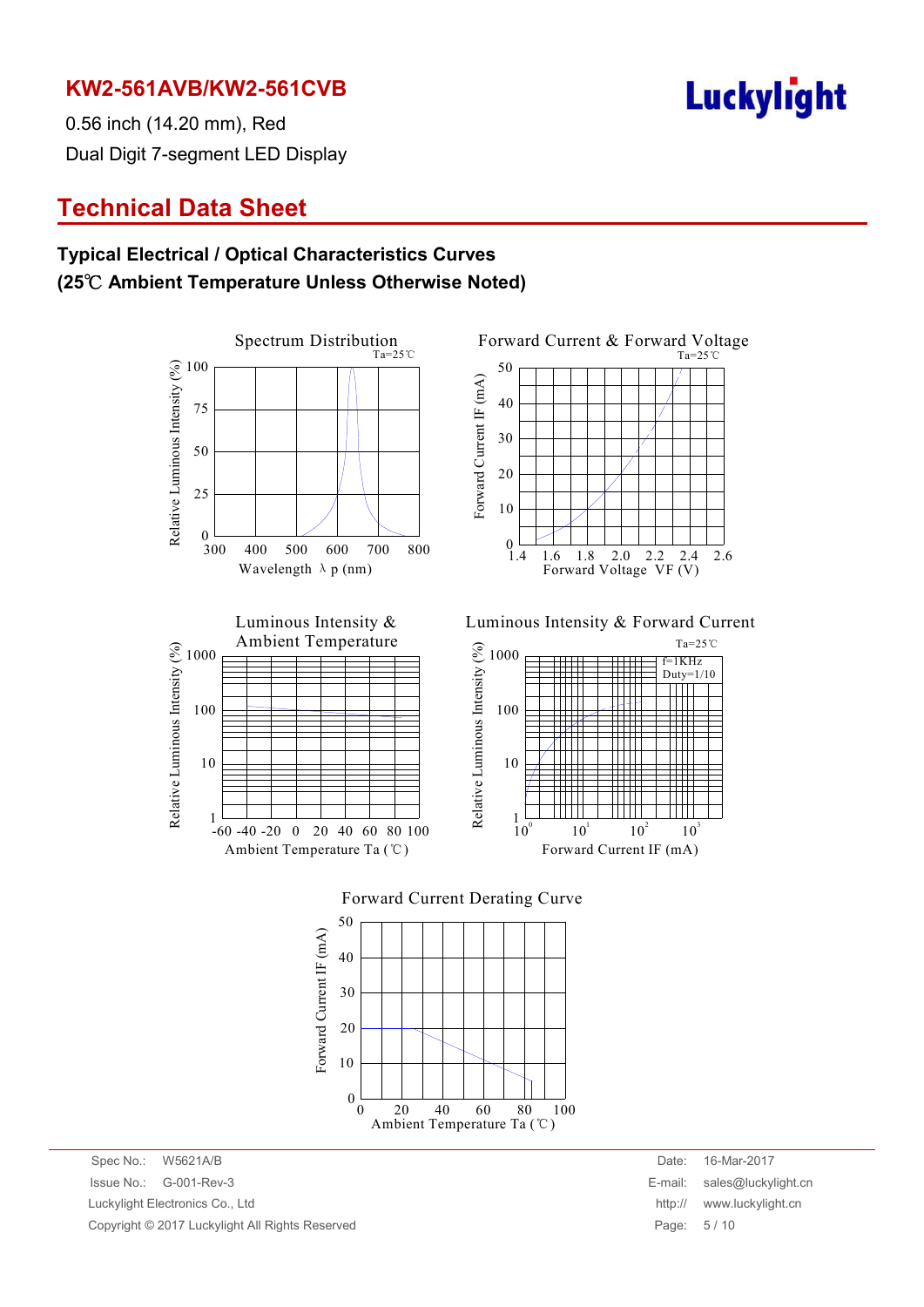Luckylight

0.56 inch (14.20 mm), Red Dual Digit 7-segment LED Display

# **Technical Data Sheet**

#### **Packing & Label Specifications:**



| Spec No.: W5621A/B                              | Date:      | 16-Mar-2017                 |
|-------------------------------------------------|------------|-----------------------------|
| $\ssue No.: \, G-001-Rev-3$                     |            | E-mail: sales@luckylight.cn |
| Luckylight Electronics Co., Ltd                 | http://    | www.luckylight.cn           |
| Copyright © 2017 Luckylight All Rights Reserved | Page: 6/10 |                             |
|                                                 |            |                             |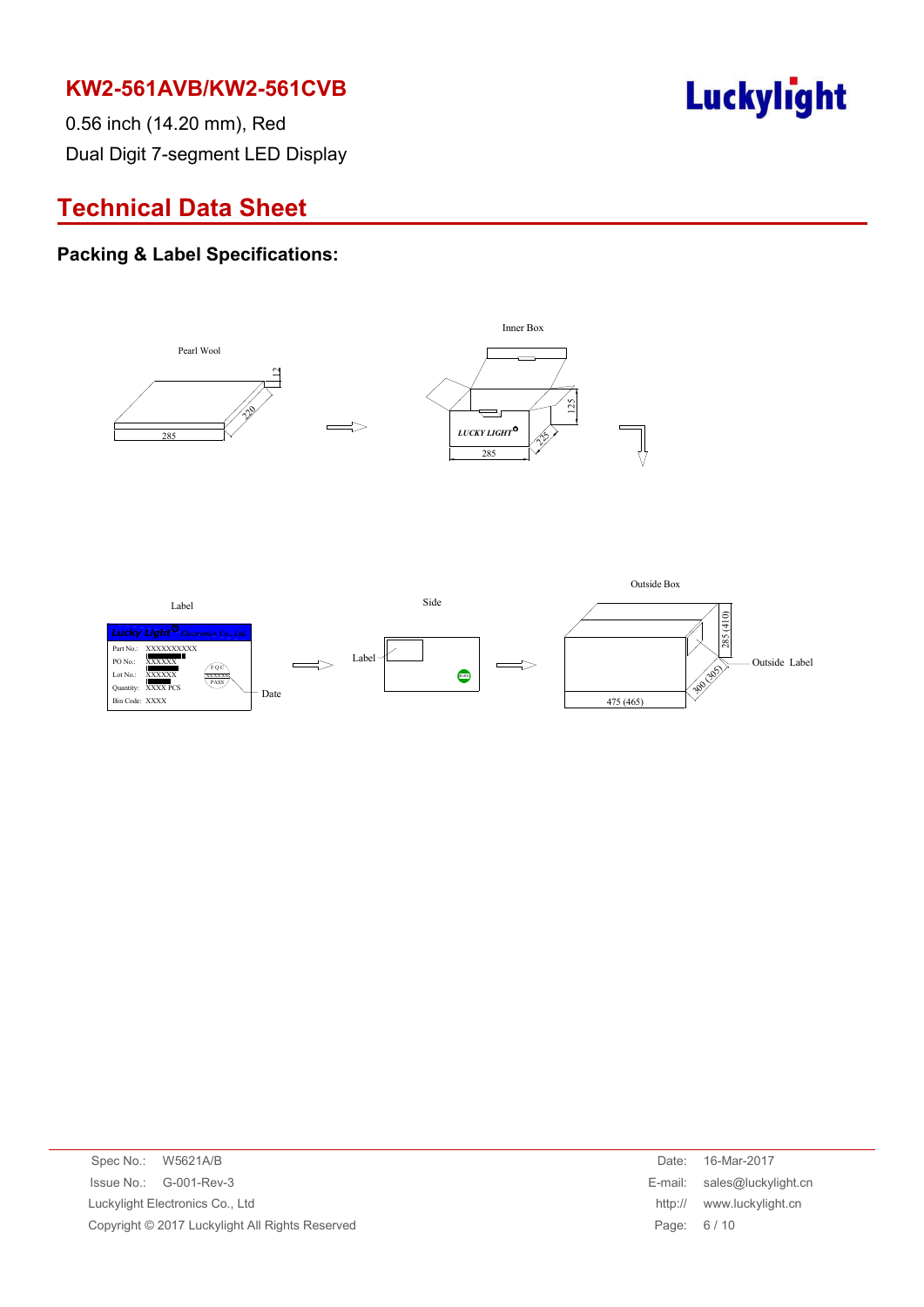

0.56 inch (14.20 mm), Red Dual Digit 7-segment LED Display

# **Technical Data Sheet**

#### **Terms and conditions for the usage of this document:**

- a. The information included in this document reflects representative usage scenarios and is intended for technical reference only.
- b. The part number, type, and specifications mentioned in this document are subject to future change and improvement without notice. Before production usage customer should refer to the latest datasheet for the updated specifications.
- c. When using the products referenced in this document, please make sure the product is being operated within the environmental and electrical limits specified in the datasheet. If customer usage exceeds the specified limits, Luckylight will not be responsible for any subsequent issues.
- d. The information in this document applies to typical usage in consumer electronics applications. If customer's application has special reliability requirements or have life-threatening liabilities, such as automotive or medical usage, please consult with Luckylight representative for further assistance.
- e. The contents and information of this document may not be reproduced or re-transmitted without permission by Luckylight.
- f. Over-current-proof
- Customer must apply resistors for protection, otherwise slight voltage shift will cause big current change (Burn out will happen).

g. Storage

- 1. Before opening the package, the LEDs should be kept at 30℃or less and 80%RH or less.
- 2. The LEDs should be used within a year.
- 3. After opening the package, the LEDs should be kept at 30℃or less and 60%RH or less.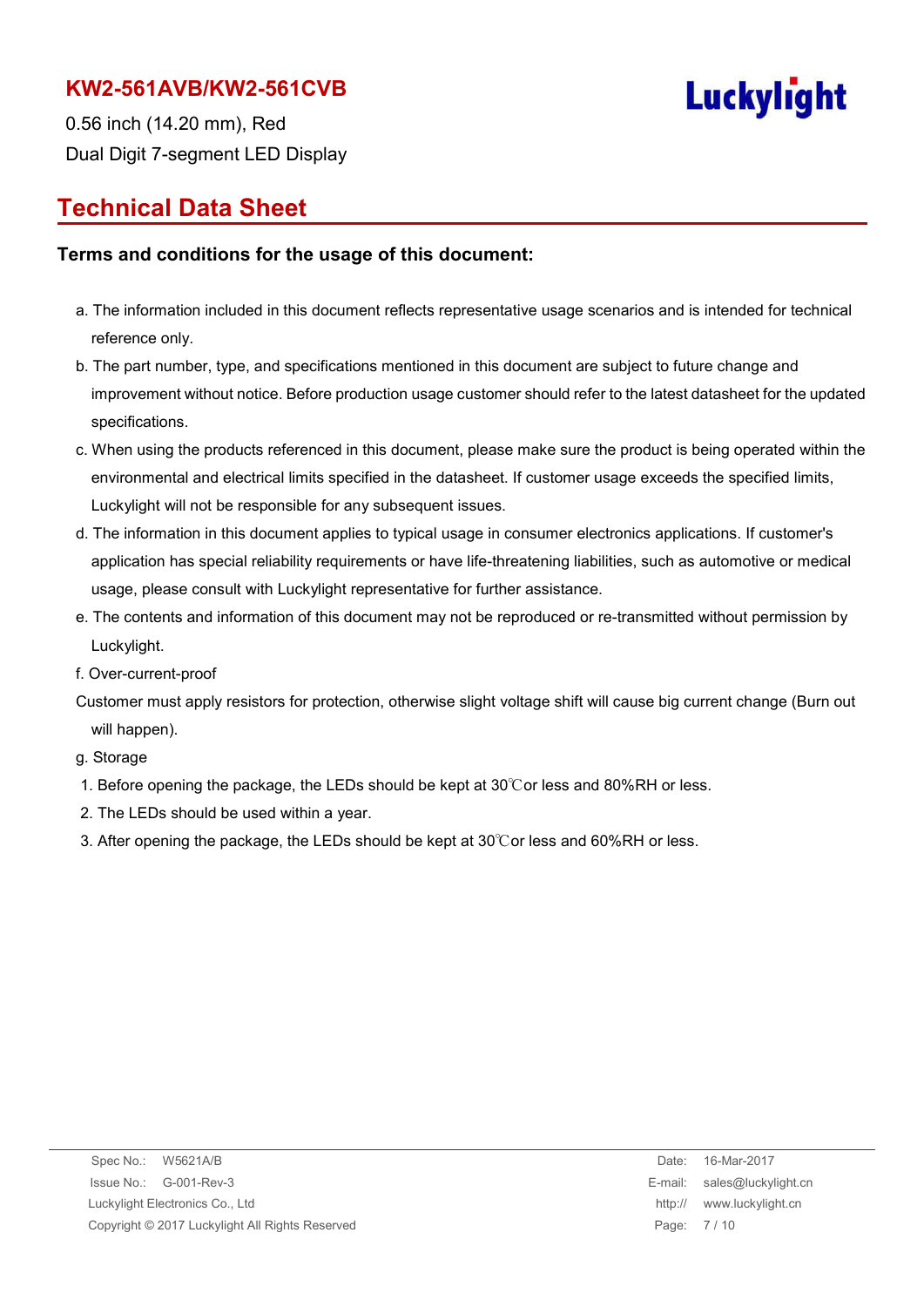

0.56 inch (14.20 mm), Red Dual Digit 7-segment LED Display

# **Technical Data Sheet**

#### **Through Hole Display Mounting Method**

#### **Lead Forming:**

- 1. Do not bend the component leads by hand without proper tools.
- 2. The leads should be bent by clinching the upper part of the lead firmly such that the bending force Is not exerted on the plastic body.



#### **Installation:**

- 1. The installation process should not apply stress to the lead terminals.
- 2. When inserting for assembly, ensure the terminal pitch matches the substrate board's hole pitch to prevent spreading or pinching the lead terminals.



3. The component shall be placed at least 5mm from edge of PCB to avoid damage caused excessive heat during wave soldering.



Spec No.: W5621A/B Date: 16-Mar-2017  $Is sue No.: G-001-Rev-3$ Luckylight Electronics Co., Ltd. Copyright © 2017 Luckylight All Rights Reserved

| Date:   | 16-Mar-2017         |
|---------|---------------------|
| E-mail: | sales@luckylight.cn |
| http:// | www.luckylight.cn   |
| Page:   | 8/10                |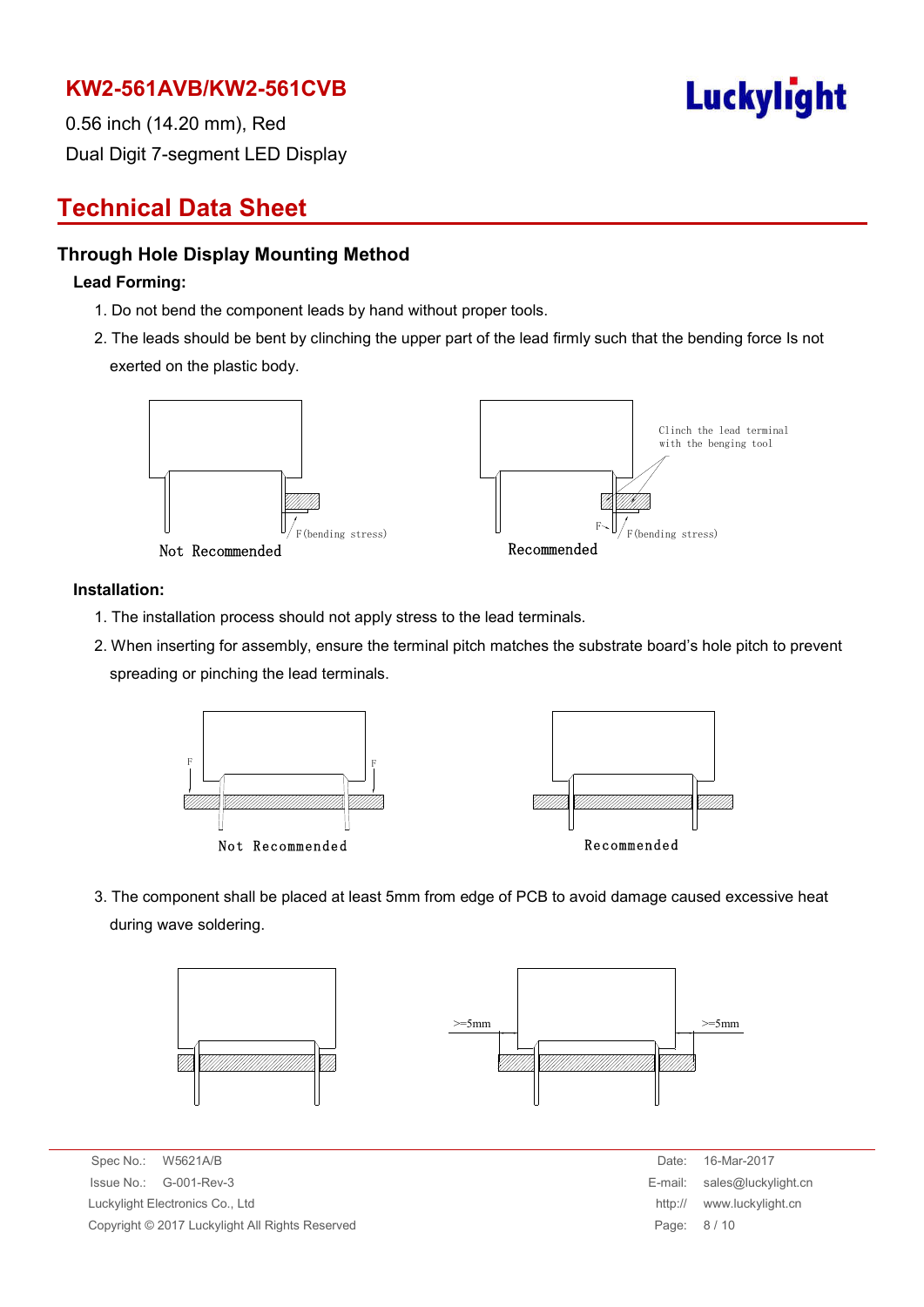

0.56 inch (14.20 mm), Red Dual Digit 7-segment LED Display

# **Technical Data Sheet**



#### **Notes:**

- 1. Recommend pre-heat temperature of 105℃ or less (as measured with a thermocouple attached to the LED pins) prior to immersion in the solder wave with a maximum solder bath temperature of 260℃.
- 2. Peak wave soldering temperature between  $245^{\circ}\text{C} \sim 255^{\circ}\text{C}$  for 3 sec (5 sec max).
- 3. Do not apply stress to the epoxy resin while the temperature is above 85℃.
- 4. Fixtures should not incur stress on the component when mounting and during soldering process.
- 5. SAC 305 solder alloy is recommended.
- 6. No more than one wave soldering pass.
- 7. During wave soldering, the PCB top-surface temperature should be kept below 105℃.

#### **Soldering General Notes:**

- 1. Through-hole displays are incompatible with reflow soldering.
- 2. If components will undergo multiple soldering processes, or other processes where the omponents may be subjected to intense heat, please check with luckylight for compatibility.